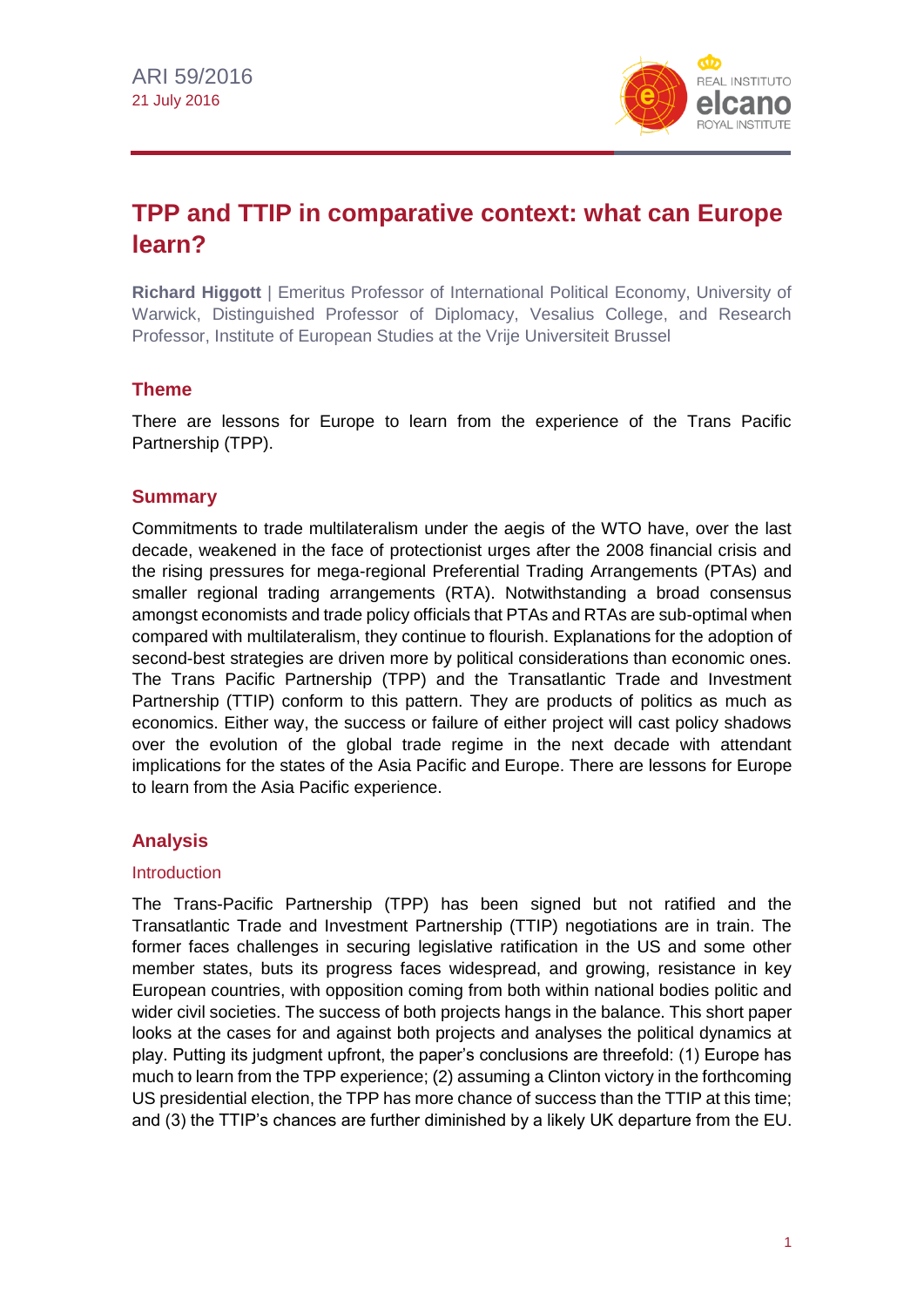#### TPP and TTIP compared

The TPP is an agreement between 12 countries with very different economies but all of who are members of APEC.<sup>1</sup> The TTIP is a bilateral negotiation. They have much in common but also much that differentiates them. Ostensibly their broad aims are almost identical –and ambitious– although at different stages of development: to further integrate the trans-Pacific and trans-Atlantic market places.

The TTP negotiations concluded in early October 2015 with the legal text being signed on 4 February 2016. To 'enter into force' all members must ratify the agreement. If this has not happened after two years, then it can enter into force if six of the 12 members representing 85% of the total GDP of the group ratify it. The US, with nearly 62%, and Japan, with over 17% of total GDP, effectively have a veto over ratification. Anti-trade populism is currently a source of considerable concern in the US and features strongly not only in Europe but also in the current US presidential election. Donald Trump is opposed. Hillary Clinton is trimming for political purposes but can be expected to come on board if elected.

The TTIP negotiations are entering a very difficult phase with an unprecedented and articulate opposition skilled in the use of modern social-media technologies and at a time of acute multi-dimensional crisis in the European project. The TTIP, like the TPP, must be seen as a logical extension to the wider elite-driven foreign economic policy of both the US and the EU. It also reflects a frustration with the failed multilateral trade negotiations (MTN) during the lost decade of the Doha round. It also reflects a commitment of both Washington and Brussels policy elites (to be distinguished from much activist civil society and populist politics) to engage in 'competitive trade liberalisation' that attacks 'behind the border' non-tariff barriers (NTBs) in the service and finance sectors –the sectors that now dominate trans-Atlantic trade–.

#### The case for TPP and TTIP

There are basically five arguments in favour of both agreements. First, the TPP is seen as a major step forward in opening up trade in goods between the member countries. And it should be noted that, in contrast to trans-Atlantic trade, trade in goods is still more important in the Pacific than trade in services. The combined population of the 12 members of the TPP is just under 800 million and the total GDP is approximately US\$28.5 trillion. Advocates of the TPP point out that roughly 98% of tariffs in the region will be eliminated and trade facilitation measures will ensure that goods are moved between members as freely as possible (USTR, [https://ustr.gov/tpp/\)](https://ustr.gov/tpp/). Supporters of the TPP see potential income gains by 2025 of US\$295 billion, of which US\$78 billion would go to the US and US\$119 billion to Japan (Hamilton, 2014, p. 83).

As with the TPP, the TTIP is argued to possess the potential to deliver substantial economic benefits on both sides of the Atlantic and, like the TPP, given its size it is not just another trade deal. Indeed, it is the size of the interactions, both in absolute and comparative terms that the TTIP boosters identify as an important incentive. They stress

<sup>1</sup> Australia, Brunei, Canada, Chile, Japan, Malaysia, Mexico, New Zealand, Peru, Singapore, the US and Vietnam.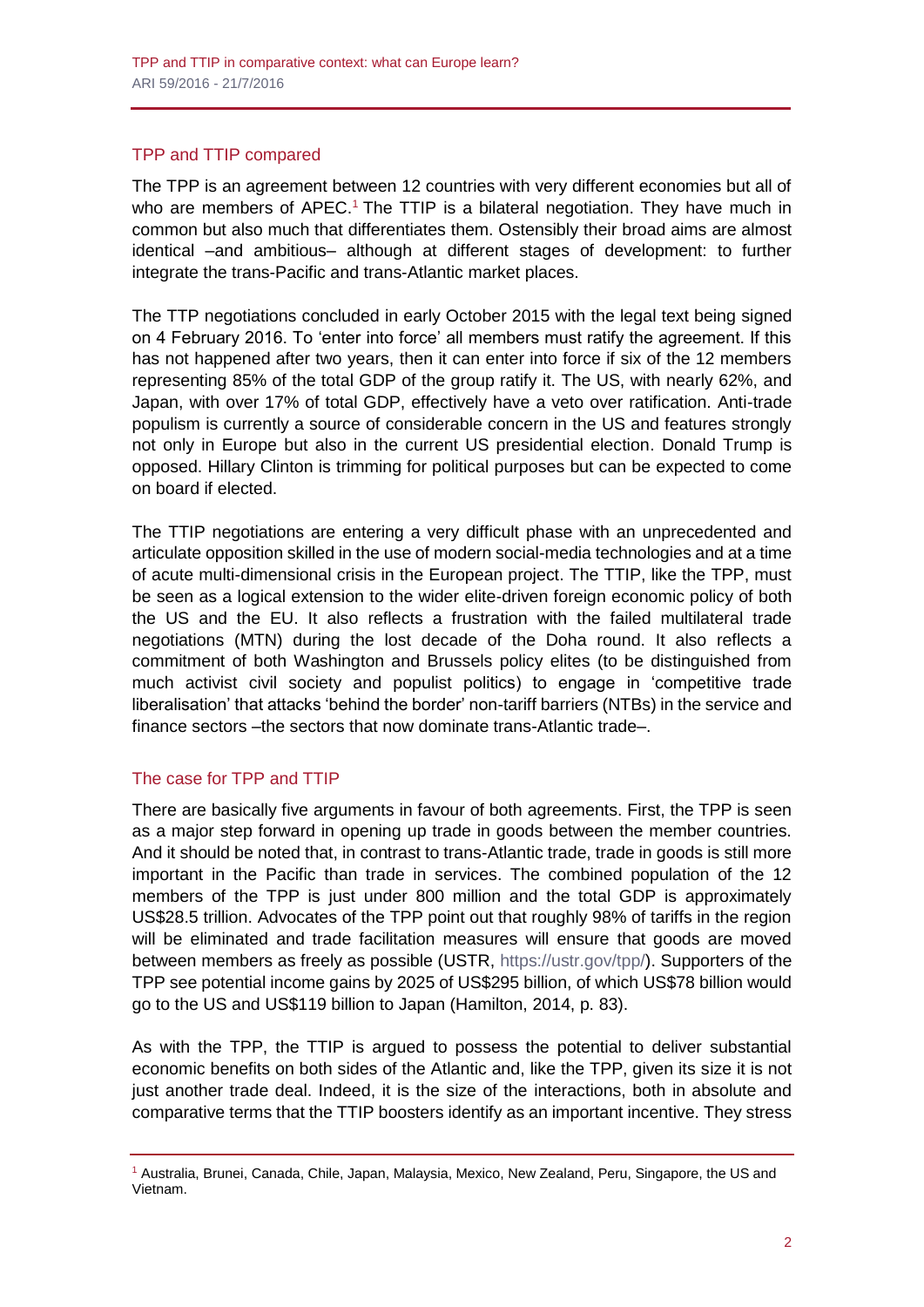US and European control of 75% of global financial markets, 50 % of global GDP in terms of value and 41% in PPP terms, in excess of 40% of global trade in services and 33% of global trade in goods, 57% of inward FDI and 75% of outward FDI, half of which goes to each other. US investment in Europe was, as late as 2011, still four times greater than in Asia (Hamilton, 2014, p. 82-3). Actual economic gains from the TTIP were initially calculated as high as US\$159 billion per year for the EU and US\$127 billion for the US.

Secondly, the proponents of both the TPP and the TTIP point to NTBs as the biggest remaining obstacle to trade. As is well understood in the economic literature, the multiple rounds of GATT multilateral trade negotiations throughout the second half of the 20<sup>th</sup> century successfully whittled away the tariff as the main instrument of protection. Champions of both agreements see the dismantling of 'behind the borders' measures as the final frontier.

The major NTB identified by both projects is 'regulatory incoherence' –that is, bureaucratic and regulatory obstacles to trade–. It is argued that some regulations exist simply to make it more expensive for foreign firms to sell goods into home markets, thus protecting home firms. The harmonisation of regulation, it is argued, would undermine the protective practices of NTBs. At the very least, it is argued, it offers a framework for a continuing trans-Pacific and trans-Atlantic dialogue and greater acceptance of common standards (Chia, 2015) –what is often referred to as 'a living agreement' that will continue after the formal Agreement comes into being–. Moreover, regulatory harmonisation will create a fairer playing field and make it easier for foreign firms to compete for public procurement contracts by limiting the subsidies, discriminatory treatment and favouritism afforded to state-owned enterprises.

Third, an Investor State Dispute Settlement (ISDS) mechanism in both agreements is argued to encourage trans-Pacific and trans-Atlantic investment and afford better protection for investors. ISDS mechanisms are not new, having been incorporated into bilateral agreements since the 1950s. The argument in their favour is that the updating of these rules will encourage investments in countries with weaker legal regimes at the same time as they control for abuse.

Fourth, both agreements aim to work towards common labour and environmental standards, putting all members on an equal footing when exporting goods and services.

Fifth, both bodies are seen as a leading-edge  $21<sup>st</sup>$  century agreements setting higher threshold standards for future trade and investment agreements. Whatever their differences, the US and the EU have higher threshold standards than big developing countries –notably China, India, Mexico and other DCs trying to extract funds from a highly competitive global investment market–. Agreed higher standards through The TPP and the TTIP will give the US added leverage with the emerging trading countries. Any future requests for accession to the TPP or the TTIP would have to accept these thresholds. In the words of Edward Alden '… these arrangements are the best opportunity available for rich-world governments to gain a bit more control' [\(http://www.politico.eu/article/the-case-for-ttip/\)](http://www.politico.eu/article/the-case-for-ttip/).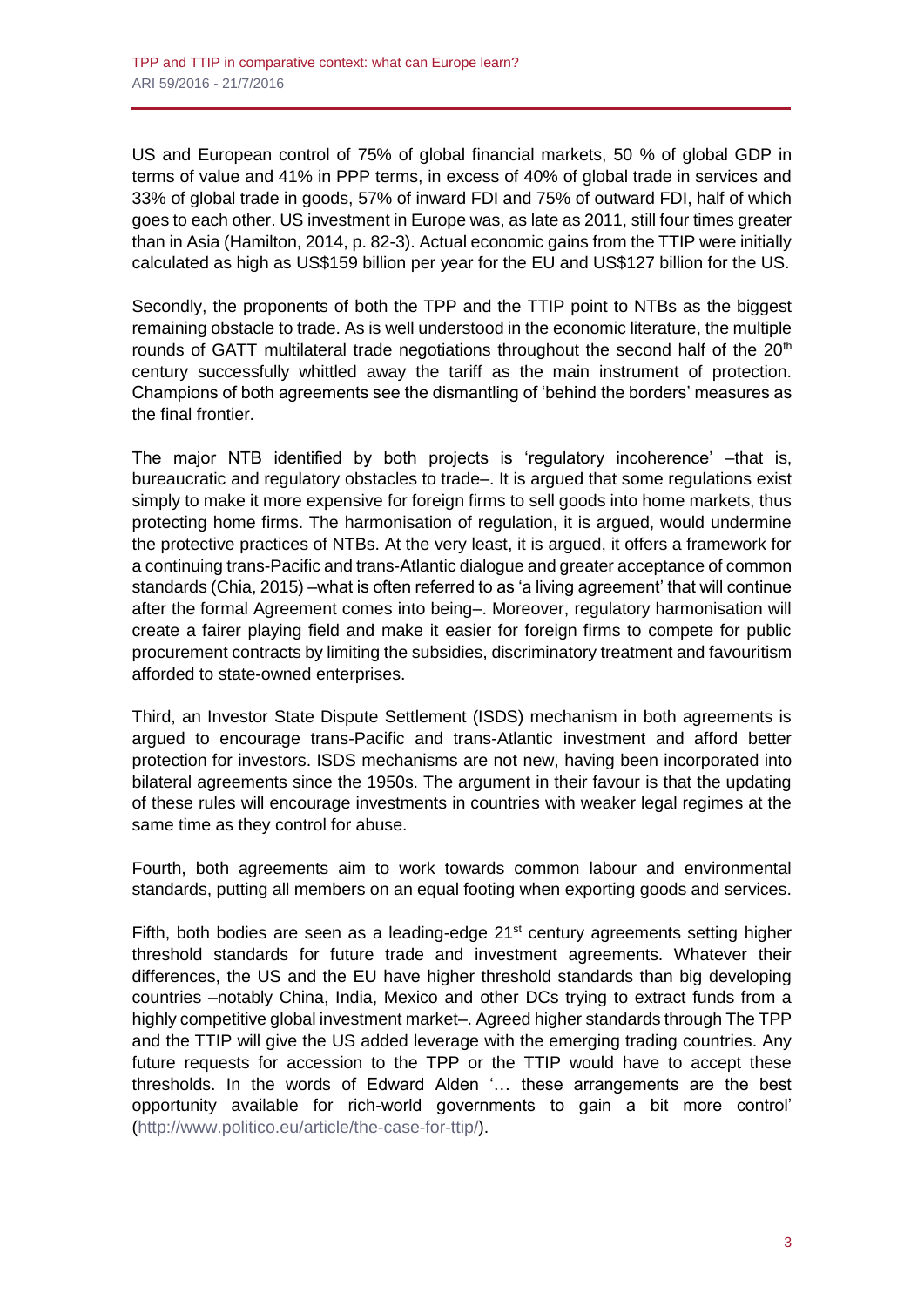## The case against TPP and TTIP

Opponents of the TPP and the TTIP have a variety of criticisms to make.

First, the negotiations and some of the provisions of both Agreements are said to be antidemocratic. The lack of transparency and the denial of democracy is a common cry (see, for instance, Ville & Siles-Brugge, 2015). This has some substance in both cases but perhaps more in Asia Pacific than across the Atlantic. During the TPP negotiations, corporate lobbyists were consulted extensively but no meaningful consultations took place with consumer groups, taxpayer organisations, union organisations, healthcare professionals or environmentalists. Even elected representatives, such as US members of Congress, were given only restricted access to the negotiating documents that they were not allowed to further discuss. Detractors, therefore, see the TPP as an agreement negotiated in the interests of major corporations, not of the populations of the member countries (Reich, 2015). Similar views are to be found in the oppositions of other TPP countries.

The TTIP evokes similar objections. The actors are the same: government negotiators, consumer groups, labour organisations, environmentalist and other interested CSOs. But opposition from such groups has been stronger and more extensive and fiercely articulated in Europe than in the Pacific. This can be explained by the differing levels of political development in the two regions and especially the fact that labour, environmental and consumer standards are lower in Asia than in Europe. The TPP can be expected to enhance standards in many of the US's Asian partners (Australia and New Zealand excepted); thus, resistance is weaker than in Europe, where the view is that TTIP will challenge standards already higher there than in the US.

Moreover, and also in contrast to the Asia Pacific, negotiations across the Atlantic are bi-lateral and the European Commission, representing 28 European states needs to be accountable to a wide range of decision groups. Democratic control is present and, in the last instance, details of the Agreement will still need to be approved by the European Parliament. Civil society, value-based driven opposition to trade negotiations is not new, as the history of the WTO attests. But public debate about the TTIP on both sides of the Atlantic is robust. The opposition to the TTIP is certainly more informed, more articulate and perhaps less ideologically-driven than opposition to the birth of the WTO or the TPP. In addition, the EC has tried hard –although not without criticism– to utilise good governance principles of openness and participation in the TTIP decision-making process.

Secondly, the benefits of both agreements are argued to be grossly overstated and the drawbacks equally understated. For example, opponents of the TPP in developed countries –and the US in particular– see previous trade agreements, such as NAFTA and the recent Korean-US FTA, as contributing to the hollowing out of the industrial and manufacturing sectors and the shipping of jobs offshore. The TPP, they argue, will mean more of the same (Harford, 2016; Wallach, 2016).

In the case of the TTIP, assertions that it will be a major source of economic growth have lost traction. As the negotiations have progressed, the putative macroeconomic effects, on GDP growth, have been scaled back (Capaldo, 2104). Moreover, these gains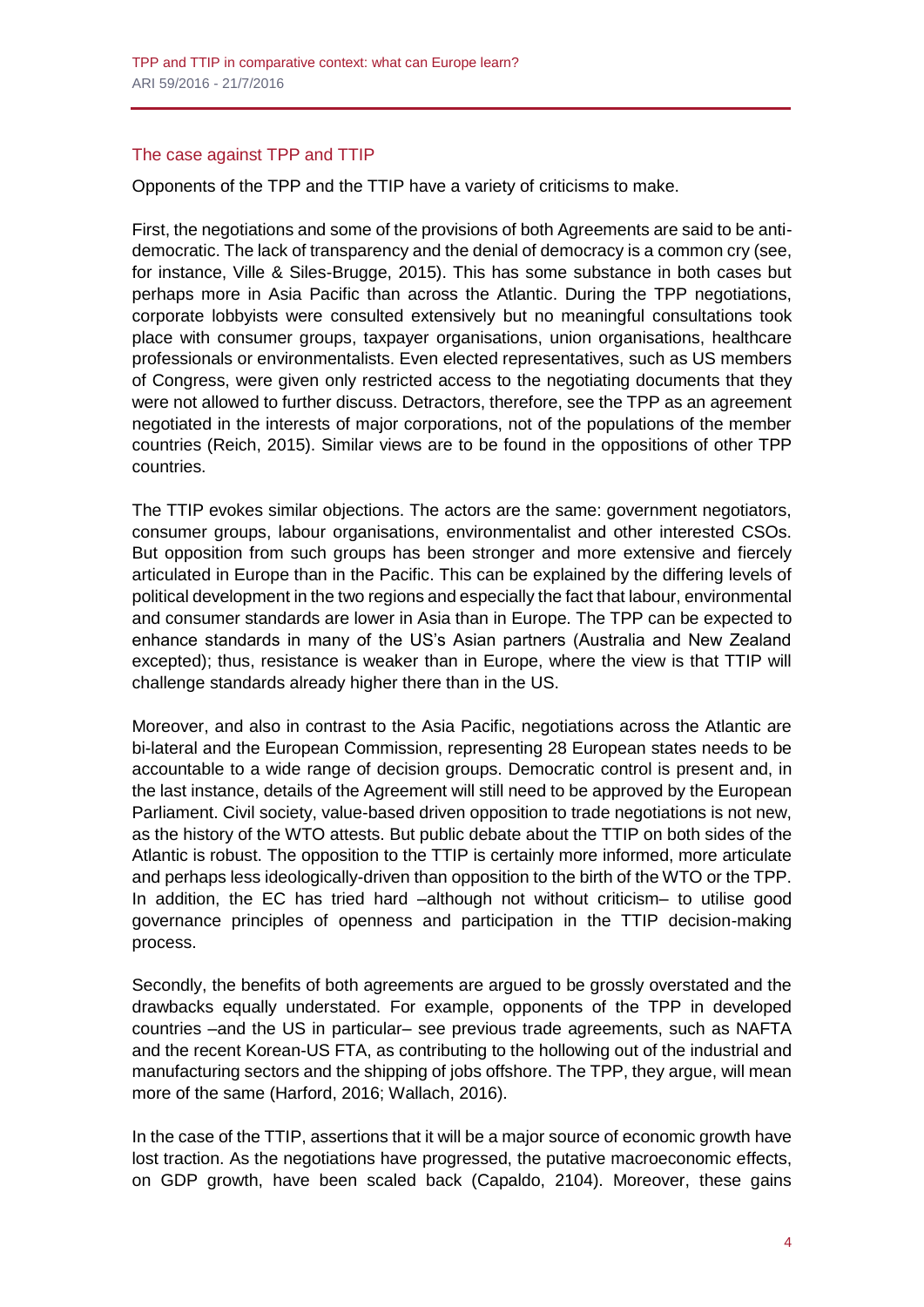(between 0.2% and 0.4% of GDP for the US by 2027 and 0.3%-0.5% for the EU) would also be accompanied by a net loss to most workers and an increase in inequality (Rosnick, 2015). But these are not simply European concerns. As they do with the TPP, opponents of the TTIP in the US worry about negative macroeconomic effects exacerbating job losses and declining manufacturing industries (especially in the automobile industry in the face of European competition).

Third, critics of both agreements resist arguments about the benefits of regulatory reform. Specifically, European opponents of the TTIP resist the notion of 'regulatory incoherence'. Rather, they assume that government regulation addresses challenges in areas of human development, notably health, agriculture and the environment. Opponents see a fundamental incompatibility between US and European philosophies on regulation. Europe adopts a precautionary principle in contrast to the US cost-benefit analysis-driven approach to regulation. As Ackerman (2016, p. 4-5) demonstrates, the savings from just two key European regulatory policies alone  $-(a)$  the Registration, Evaluation, Authorisation and Restriction of Chemicals (REACH) and (b) renewable energy standards– could be up to €110 billion a year, a figure that equates to the best guestimate of Europe's trade gains from the TTIP. The TTIP, opponents argue, would put at risk those benefits –especially in the domains of health, environmental sustainability, labour and social standards– that European regulation is deemed to have enhanced in the early 21<sup>st</sup> century.

Fourth, ISDS mechanisms give foreign corporations the right to by-pass domestic courts in favour of an international tribunal to seek compensation for policies that interfere with their ability to make a profit. While there are some restrictions on corporations' rights to sue, those who are against this chapter of the agreements argue that it severely limits the sovereignty of democratically elected governments, particularly in policy areas such as the environment and public health issues and the regulation of sectors such as real estate and finance (Warren, 2015). As noted earlier, these are new to neither the TPP nor the TTIP. They have been instruments of US bilateral trade deals in the past, but by limiting the public policy space afforded governments the pendulum is said to have swung too far towards investor protection and away from the rights of consumers and workers.

The EC insists that it resists the argument that the TTIP is a race to the bottom. Yet opponents, including even members of the TTIP Advisory Group [\(http://www.epha.org/6502\)](http://www.epha.org/6502) argue this may still not ward off the lowering of standards in areas where Europe and the US see things differently –climate and energy policy, food safety, chemicals, data protection, public procurement and labour standards– and where the measures to support downwards harmonisation would need to be made to introduced to secure agreement.

Fifth, and in similar vein, those against the Intellectual Property Rights (IPR) chapters of the Agreements also see an excessive protection of investor rights. For example, in the TPP Agreement the rights of IP holders are referred to as 'mandatory' while those of users are generally noted as 'optional'. Similarly, the extension of copyright provisions and, often disproportionate, penalties for their infringement are also resisted. The most frequently cited problem is the increase in the cost of pharmaceuticals that will result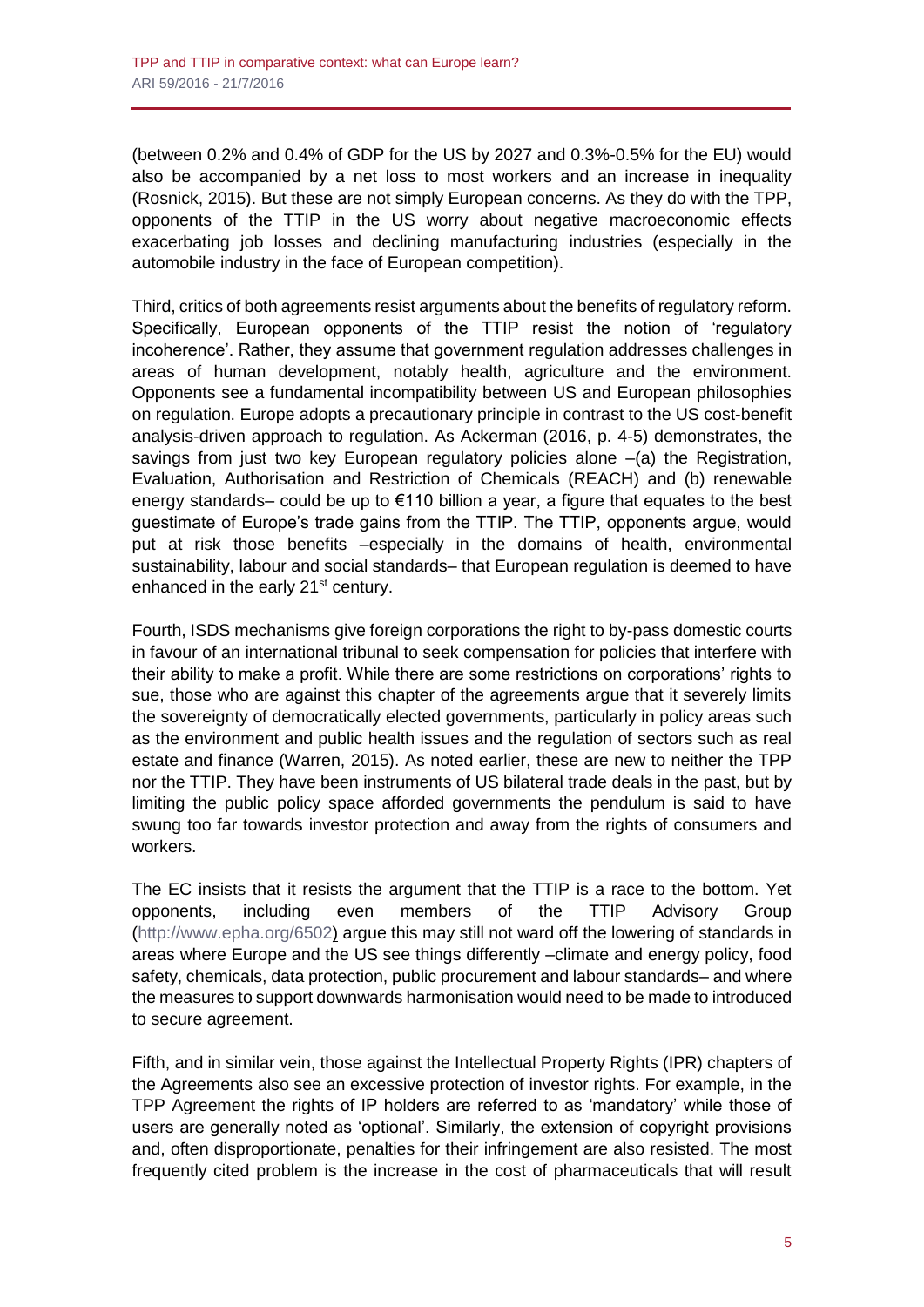from the IPR provisions (Geist, 2016). Opponents argue they lock in place the existing economic and technological hierarchy among members. Those TTP countries that produce high-tech products and hold large numbers of patents –essentially the US and Japan– will be able to protect their high-tech industries while resource-extraction countries and low-cost manufacturers will find it difficult to move up the technological ladder.

Sixth, both agreements, like other US bilateral FTAs, are seen in Asia and Europe as negatively asymmetrical. From a specifically European perspective some even argue they reflect a clash of models of capitalist organisation where the issues at stake are not simply trade concessions. Rather, they see the TTIP redefining the very relationship between states, the market and the large global corporate actors who make, or at least shape, markets. Regulation for the opponents of the TTIP is not simply an economic matter; it is a political choice about how to govern global capitalism. For the former distinguished Eurocrat Pierre Defraigne, the TTIP is '*… une offensive frontale contre le modèle européene*' (2016, p. 11-13 *passim.*).

## Mega-regionalism and the geo-politics of TPP and TTIP

The previous section has presented in brief the 'for' and 'against' case for TPP and TTIP. Clearly there is a considerable overlap in both sets of arguments. More generally, both projects reflect the major shift away from multilateralism towards (mega) regionalism. The regionalisation (and politicisation) of trade policy is not new. Regional (and bilateral) FTAs and PTAs have been around for a long time and they are often as much politicostrategically driven as economically driven. Indeed, after 9/11 FTAs became integral to the 'securitisation' of US foreign economic policy (see Higgott, 2004). But there are differences between the TPP and the TTIP on the one hand and standard FTAs on the other.

First and most obviously, the TPP and the TTIP, while they are meant to be trade liberalising negotiations, extend far beyond in terms of both their ambition and their size. The TPP and the TTIP together account for two thirds of global output.

Secondly, beyond standard trade negotiations, traditionally focussed on tariff reductions, they aspire to bring about a major normative change in the global trade order in the areas of standard setting, the harmonisation of regulation and dispute settlement –pushing out beyond the agenda of the increasingly marginalised WTO–.

There are also specific differences between the TPP and the: (a) one argument in favour of the TPP, although not presented as part of the public argument in Asia, is that it will enhance the growth of democracy in a way that is, in theory at least, less necessary in the TTIP; and (b) the TPP is expected to enhance labour and environmental standards in Asia, while this argument carries less weight in Europe where the fear is rather that the TTIP will attack such standards.

Thirdly, the negotiations are different to the extent that the TPP is both a multilateral negotiation between the 12 partners and a series of cross-partner bilateral discussions; especially between the US and those members of the TPP that do not have a bilateral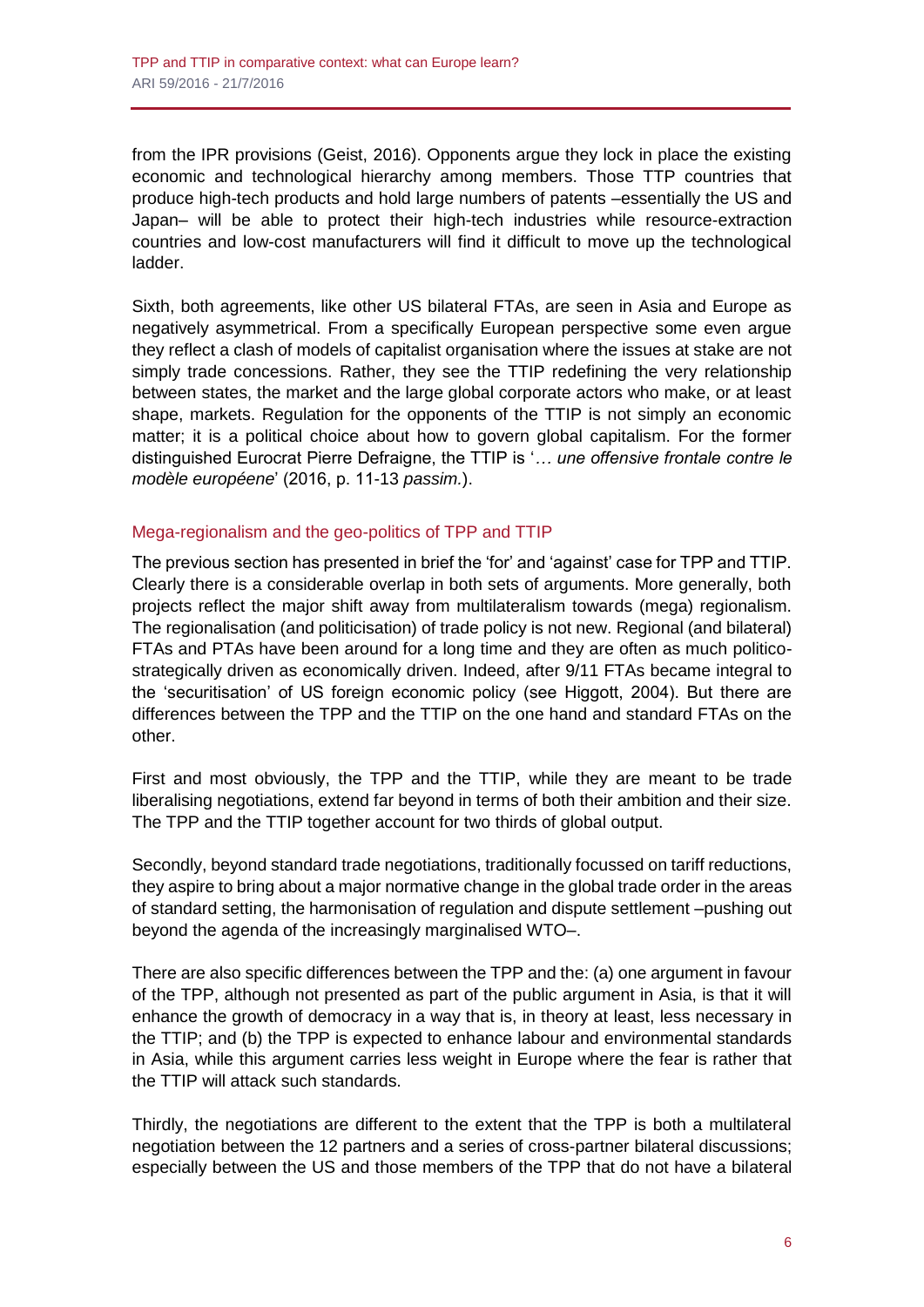FTA with it. By contrast, the TTIP is effectively a bilateral negotiation between Washington and Brussels.

Fourthly, for the US, the two projects are seen as exercises to revitalise its wider transoceanic relationships and contain the growing power of 'rival' poles of influence, notably China in Asia and a recrudescent Russia in Europe. As the US Ambassador to the EU, Anthony Gardner, unambiguously puts it: 'the winning argument for TTIP is the geopolitical argument… It's about re-booting the trans-Atlantic partnership' [\(http://www.euia.be/euia16/policy-link-panel-2/\)](http://www.euia.be/euia16/policy-link-panel-2/). Such an approach is not without dangers. The emotional intensity of the debate over the TTIP in Europe (Germany and France in particular) appears to be exacerbating anti-Americanism (see Kundnani, 2016). The TTIP, rather than becoming Hamilton's (2015) 'second anchor' for the trans-Atlantic relationship could in fact generate as much friction as harmony if the negotiations deadlock.

Without elaboration here, the politico-security context in Europe is different to that in Asia. If the TTIP is to carry geo-strategic significance as both concept and practice then it needs to be driven by a wider set of (preferably universalised) values other than geographically defined economic interest, especially in an era of growing national populism. Placing geo-strategic value on regional trade arrangements is always politically risky. The TTIP and the TPP are both reflections of the politicisation of preferential trade activity similar to that of many PTAs over the last 20 years. But while many of those were small, bilateral and asymmetrical, there are much bigger stakes in play with the TPP and the TTIP. The former has been central to the Obama strategy of Asian re-balancing in the face of the rise of China (see Tellis, 2014). The TTIP is seen as a way to address European fears that the pivot to Asia might represent a lessening US commitment to Europe. Should either fail then there will clearly be negative consequences for the wider credibility of US foreign policy.

Finally, both exercises will not remain untouched by the British decision to exit the EU. The implications are greater for the TTIP than the TPP, but the latter is not immune. Clearly it is too early to say anything definitive but several self-evident implications can be noted. It certainly demands a larger role from Asia in containing any knock-on effects for the global economy, especially the degree to which Brexit may hit global growth outlooks and carry negative externalities for the continued openness of the global trade regime [\(http://www.eastasiaforum.org/2016/06/27/can-asia-shield-the-world-against](http://www.eastasiaforum.org/2016/06/27/can-asia-shield-the-world-against-europes-brexit-woes/)[europes-brexit-woes/\)](http://www.eastasiaforum.org/2016/06/27/can-asia-shield-the-world-against-europes-brexit-woes/).

The implications for the TTIP are not clear. On the one hand, there is currently no Brussels plan for EU trade policy without UK membership. Certainly, the departure of the UK shrinks the EU market and weakens EU leverage with the US, which has always seen the UK as the strong liberal counterweight to the more economically statist EU members in the negotiations, such as France and Italy. Simply put, Brexit will give the protectionist political voices in the EU more influence. On the other hand, trade is the competence solely of the EU, not individual member states, and the desire for talks with the US remains strong in most European capitals. The concerns of opponents to the TTIP outlined in this paper exist irrespective of Brexit and some argue that the UK's exclusion from the negotiations could even free up some areas of EU trade policy, for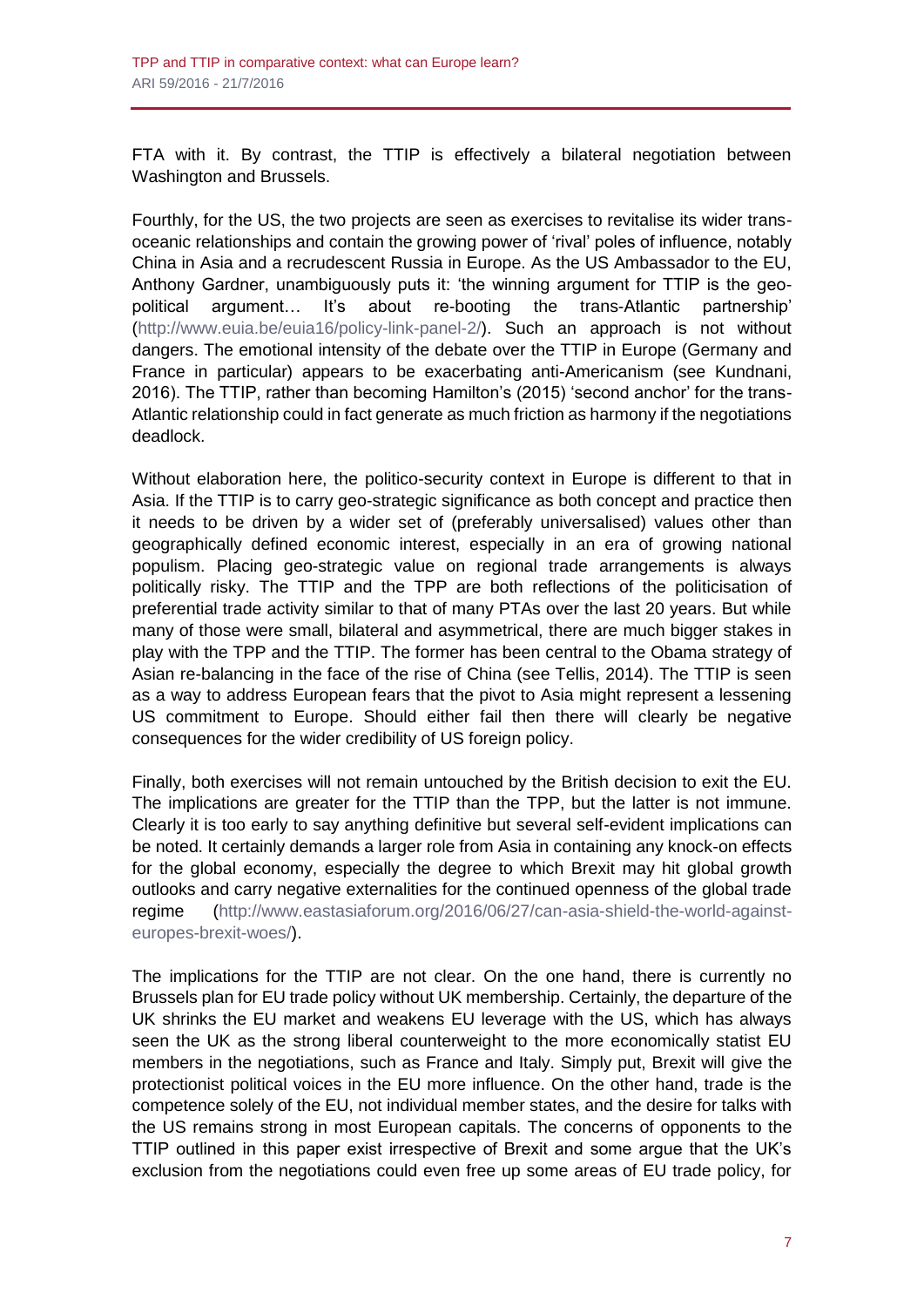example in trade defence instruments [\(http://www.politico.eu/article/trade-agenda-will](http://www.politico.eu/article/trade-agenda-will-wobble-but-continue-despite-brexit/)[wobble-but-continue-despite-brexit/\)](http://www.politico.eu/article/trade-agenda-will-wobble-but-continue-despite-brexit/).

But the UK accounts for 25% of all US exports to the EU. It is possible that outside the EU, the UK may achieve terms more favourable than it would have within it. Conversely, the EU could achieve less favourable terms. More importantly, and if as looks likely, the US and UK enter into a bilateral trade negotiation, then any trade deal between the US and the EU is unlikely to be finalised until the US has settled terms with the UK. By voting to leave the EU, the UK has in fact leapfrogged the queue and put itself in a pivotal position in EU/US trade negotiations.

# **Conclusions**

As a consequence of their ambition, both the TPP and the TTIP are highly contentious. Most leaders who signed the TPP are strong advocates of the Agreement, as are major corporations who will gain from its implementation. But large numbers of people have taken to the streets in member countries to demonstrate against the Agreement. And a wide range of civil society groups –from union and environmental organisations to health professionals, to Presidential candidates– do not support the TPP. While ratification of the TPP may well occur in both the two major partners –the US and Japan–, in neither country is it assured (Mulgan, 2016). The completion of the TTIP looks even more difficult. Only begun in June 2013, negotiations are running several years behind the TPP and progress in the negotiations is proving protracted and contested. If negotiations are not secured prior to President Obama's departure, then a pre-2021 completion is unlikely.

It is not just an articulate anti-TTIP lobby that has successfully mobilised against it, senior national politicians –in France and Germany especially– also have reservations and both countries have general elections in 2017. Such has been the success of the opposition to the TTIP, especially to the ISDS provisions, that both US and EU government officials are highly sensitised to the need to engage more with non-official stakeholders than has been the case in many a trade negotiation in the past. In response to the opposition, the EU has come up with a set of reforms likely to prove unacceptable to the US. Similarly, in the face of opposition to the US proposal for liberalisation of trade in services, the EU has proposed over 200 exclusions, many of which would also prove unacceptable to the US. There is also no sign that agreement would be reached any time soon on contentious issues in agriculture, especially genetically-modified crops, antibiotics, hormones in beef and geographical indications.

Thus are the politics and economics of TTIP inextricably intertwined and largely unresolved and there are several specific take-home messages for Europe to be had from the Asia Pacific experience to-date. Notably, many of the issues are less contentious in the Pacific than in Europe. This is explained by a number of factors including: (a) the different levels of both economic and political development in the two regions; (b) that the opposition is less developed (and in some instances less free to oppose) in the Pacific than in Europe; and (c) that the negotiations also have a difference of emphasis. In particular, the issue of regulatory harmonisation has been less of a political hot potato in the TPP than in the TTIP. This in part reflects the fact that services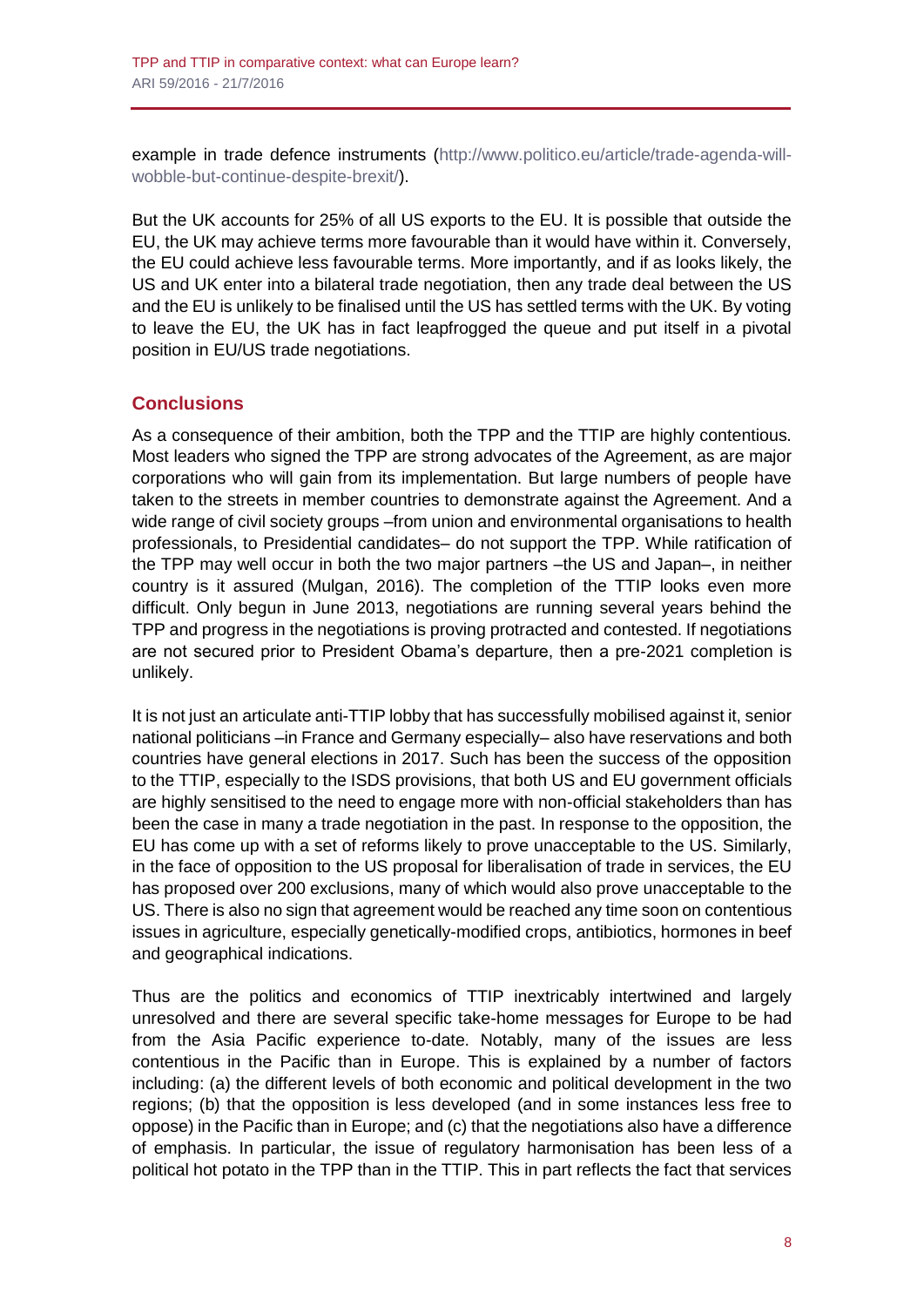are a more important dimension of the trans-Atlantic economy than they are currently in Asia-Pacific, where trade in goods still, for now, predominate. Opponents of the TTIP see regulatory harmonisation as more of a fundamental challenge than was the case in Asia Pacific. The departure of the UK from the EU, a stronger supporter of regulatory harmonisation, and indeed the TTIP in general will only make trans-Atlantic agreement in this area even more difficult.

Further, not only has the ostensibly less controversial CETA negotiation been slowed down, but any idea of 'fast tracking' the agreement has gone, and grass-roots opposition to the TTIP is also stronger than is often assumed, as protectionist rhetoric appears to grow stronger on both sides of the Atlantic. Even in Germany, where it is set to be an issue in the forthcoming Federal election, support for it is at only 17% [\(http://www.politico.eu/article/the-man-who-killed-ttip-thilo-bode-foodwatch-germany](http://www.politico.eu/article/the-man-who-killed-ttip-thilo-bode-foodwatch-germany-free-trade/)[free-trade/\)](http://www.politico.eu/article/the-man-who-killed-ttip-thilo-bode-foodwatch-germany-free-trade/). At this stage the most likely outcome is that the TTIP's progress grinds to a halt.

At the macro level, the key comparative and contextual lesson to be had from an observation of the TPP and TTIP projects is that they represent a fundamental change in the attitudes of economic and corporate elites towards the management of the global trade system in the 21<sup>st</sup> century and nowhere more so than in the US and the other major economic powers. Trade negotiations since the turn of the century, and especially since the financial crises of 2008, now increasingly privilege (mega) regional over WTO-style multilateral activity. This activity is driven as much by geo-political consideration as any desire for trade liberalisation with all the attendant negative implications for the future of the WTO in particular but multilateralism in general. The yet to be resolved question is whether these trends in thinking and practice about the global economy can resist the growing populist opposition to them.

# **References**

Ackerman, Frank (2016), 'Europe's Regulations at Risk: The Environmental Costs of TTIP,' Global Economic Governance Initiative, The Frederick S. Pardee School of Global Studies, Boston University,

[https://www.bu.edu/pardeeschool/files/2016/04/ACKERMAN.final\\_.pdf.](https://www.bu.edu/pardeeschool/files/2016/04/ACKERMAN.final_.pdf)

- Capoldo, Jeronin, (2014), 'The Trans-Atlantic Trade and Investment Partnership: European Disintegration, Unemployment and Instability', Global Development and Environment Institute, Working Paper nr 14-03, Tufts University, [http://ase.tufts.edu/gdae.](http://ase.tufts.edu/gdae)
- Chia Yan Min (2015), '10 Benefits the Trans-Pacific Partnership Will Bring Singapore', *The Straits Times,* 16/XI/2015, [http://www.straitstimes.com/business/economy/10](http://www.straitstimes.com/business/economy/10-benefits-the-trans-pacific-partnership-will-bring-singapore) [benefits-the-trans-pacific-partnership-will-bring-singapore.](http://www.straitstimes.com/business/economy/10-benefits-the-trans-pacific-partnership-will-bring-singapore)

Defraigne, Pierre (2016), 'L'Europe entre partnenariat atlantique et allegiance: le veritable enjeu du TTIP', Madariaga College of Europe Centre, Brussels.